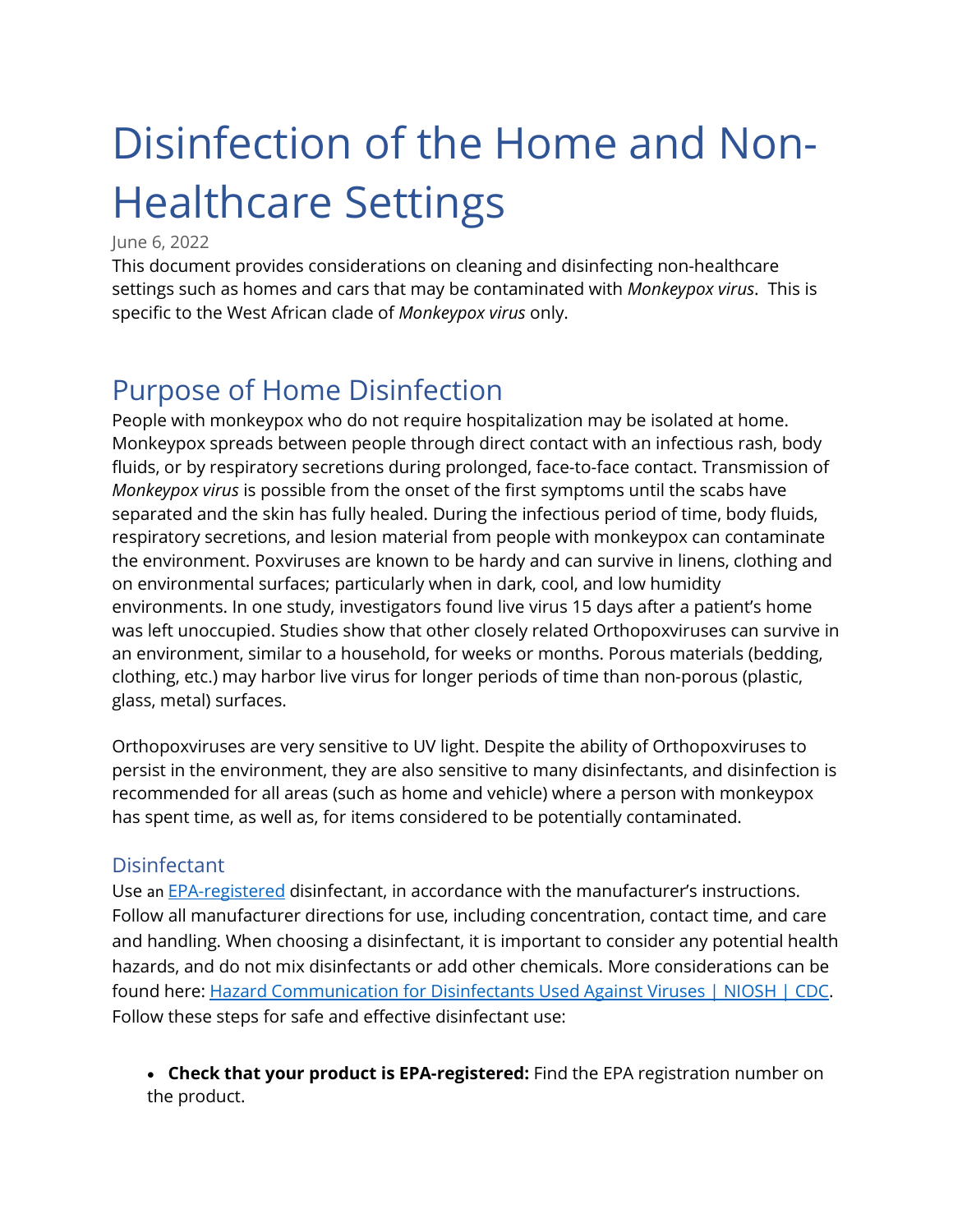• **Read the directions:** Follow the product's directions. Check "use sites" and "surface types" to make sure this is the right product for your surface. Next, read the "precautionary statements."

• **Pre-clean the surface:** Make sure to wash the surface with soap and water if the directions mention pre-cleaning or if the surface is visibly dirty. Dirt can keep the disinfectant from working.

• **Follow the contact time:** Follow the instructions: The surface should remain wet for the amount of time indicated to ensure the product is effective. Reapply if necessary.

# Cleaning and Disinfection

During isolation at home, people with monkeypox should clean and disinfect the spaces they occupy regularly to limit household contamination.

- ISOLATING ALONE IN HOME: People with monkeypox who are isolating alone at home should regularly clean and disinfect the spaces they occupy, including commonly touched surfaces and items, to limit household contamination. Perform hand hygiene afterwards using an alcohol-based hand rub (ABHR) that contains at least 60% alcohol, or soap and water if ABHR is unavailable.
- ISOLATING WITH OTHERS IN HOME: People with monkeypox who are isolating in a home with others who don't have monkeypox should follow the isolation and [infection control guidance,](https://www.cdc.gov/poxvirus/monkeypox/clinicians/infection-control-home.html) and any shared spaces, appliances, or items should be disinfected immediately following use.

People who have recovered from monkeypox and whose [isolation period has ended](https://www.cdc.gov/poxvirus/monkeypox/clinicians/isolation-procedures.html) should conduct a thorough disinfection of all the spaces within the home that they had been in contact with. Follow the steps below to minimize risk of infection to others in your home after recovery.

- If cleaning and disinfection is done by someone other than the person with monkeypox, that person should wear, at a minimum, disposable medical gloves and a respirator or well-fitting mask.
- Standard clothing that fully covers the skin should be worn, and then immediately laundered according to recommendations below.
- Hand hygiene should be performed using an ABHR, or soap and water if ABHR is unavailable.
- Focus on disinfecting items and surfaces that were in direct contact with the skin of the person with monkeypox, or often in the presence of the person with monkeypox, during isolation. If unsure, disinfect.
- Do not dry dust or sweep as this may spread infectious particles.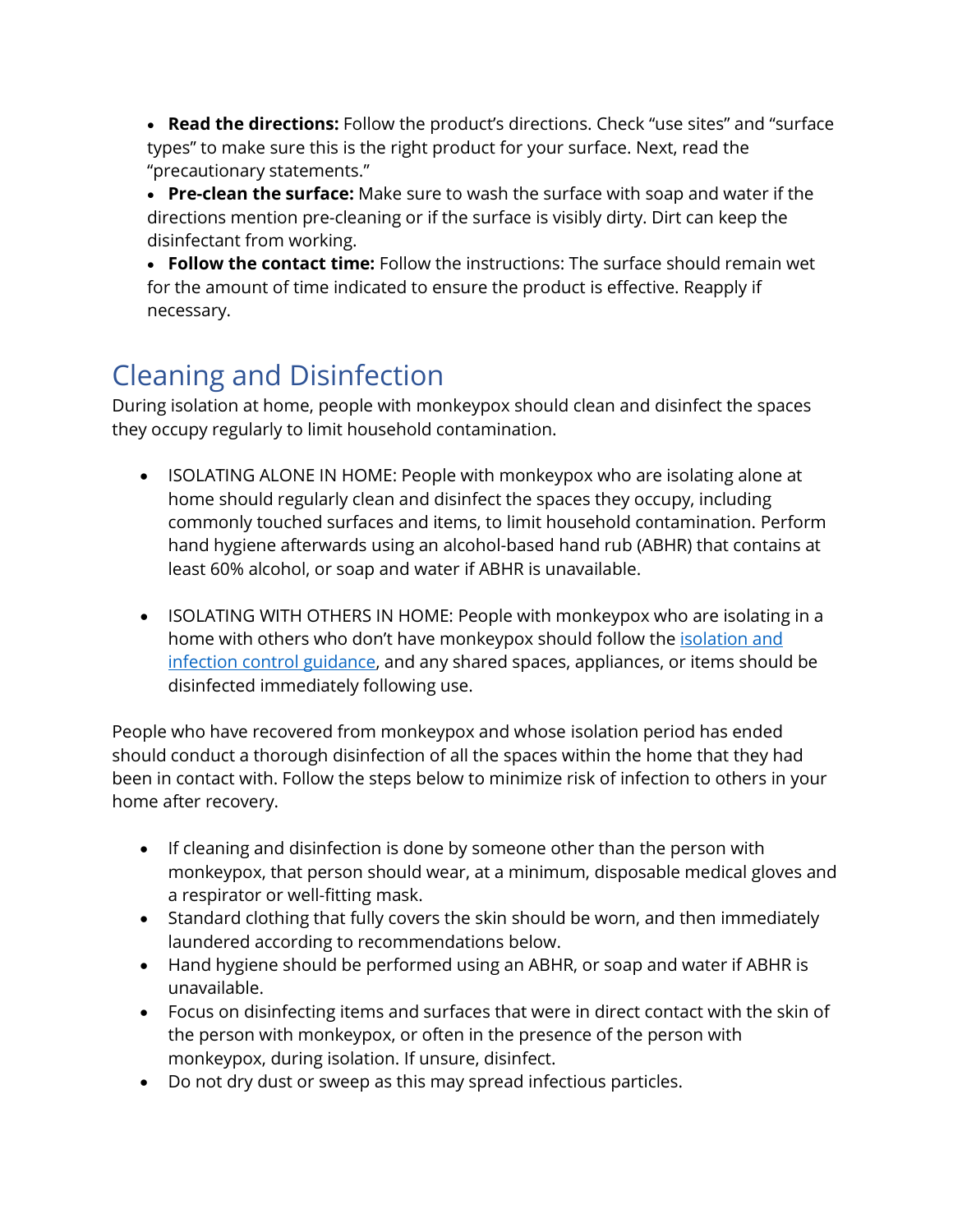- o Wet cleaning methods are preferred such as disinfectant wipes, sprays, and mopping.
- $\circ$  Vacuuming is acceptable using a vacuum with a high-efficiency air filter. If not available, ensure the person vacuuming wears a well-fitting mask or respirator.
- Clean and disinfect household in the following order:
	- 1. General waste containment
		- i. Collect and contain in a sealed bag any soiled waste such as bandages, paper towels, food packaging, and other general trash items.
	- 2. Laundry
		- i. Gather contaminated clothing and linens before anything else in the room is cleaned. Do not shake the linens as this could spread infectious particles.
	- 3. Hard surfaces and household items
	- 4. Upholstered furniture and other soft furnishing
	- 5. Carpet and flooring
	- 6. Waste disposal

#### Laundry

Used or contaminated clothing, linens and bedding materials, towels, and other fabric items should be contained until laundering. When at all possible, people with monkeypox should handle and launder their own soiled laundry. Laundry should not be mixed with that of other members of the household.

Follow these laundering procedures:

- Handle soiled laundry according to standard practices, avoiding contact with contaminates from the rash that may be present on the laundry.
- Soiled laundry should never be shaken or handled in a manner that may spread infectious particles.
- In-home laundry facilities:
	- o Transfer soiled laundry items to be laundered in an impermeable container or bag that can be disinfected afterwards. Alternatively, a fabric bag may be used that can also be laundered along with the soiled items.
	- o Wash laundry in a standard washing machine with detergent, following label instructions. Laundry sanitizers may be used but are not necessary.
- In-home laundry facilities not available:
	- o When in-home laundry facilities (facilities not shared with other households) are not available, individuals should coordinate with their local public health department to determine appropriate laundering options.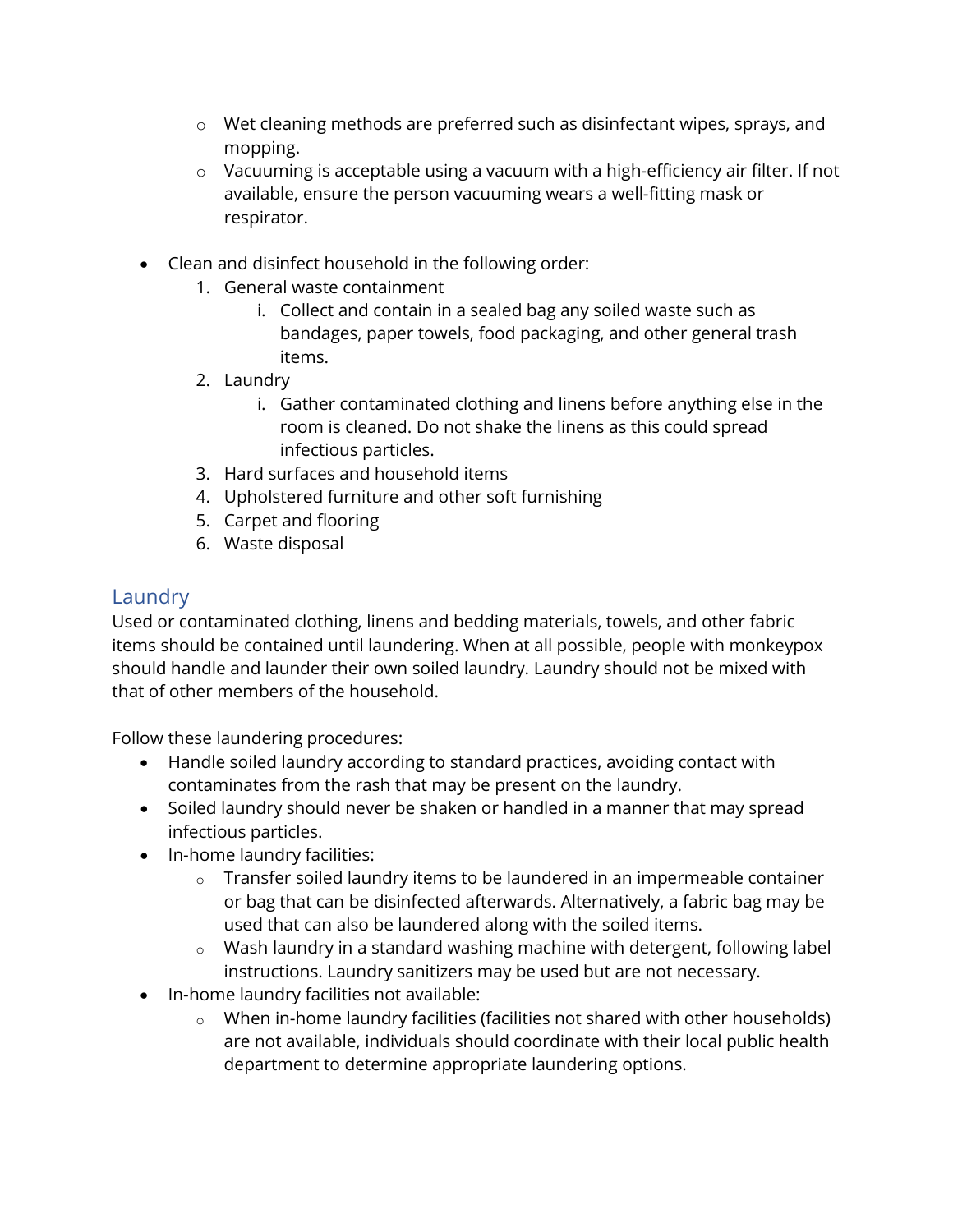## Hard Surfaces (and non-porous car interiors)

Routinely clean and disinfect commonly touched surfaces and items (such as counters or light switches) using an [EPA-registered disinfectant](https://www.epa.gov/pesticide-registration/disinfectants-emerging-viral-pathogens-evps-list-q) in accordance with the manufacturer's instructions.

- This includes surfaces like tables, countertops, door handles, toilet flush handles, faucets, light switches, and floors.
- Include interior surfaces of refrigerator, freezer, other appliances, interior cabinet spaces, or drawers if they have been accessed by the person with monkeypox.
- Items and surfaces within the home that have likely not been in contact with the person while sick with monkeypox do not need to be disinfected.
	- o This includes clothing and items in drawers or boxes that have not been in contact with, or in the direct presence of the person with monkeypox.
- Wash soiled dishes and eating utensils in a dishwasher with detergent and hot water or by hand with hot water and dish soap.

## Upholstered Furniture, Carpet and Soft Furnishing (and porous car interiors)

- If the person with monkeypox had direct skin contact and/or excessive drainage of fluids from rashes onto soft furnishings, such as upholstered furniture, carpets, rugs, and mattresses, steam cleaning can be considered. Discuss with state or local health authorities for further guidance.
- If the person with monkeypox had minimal contact with soft furnishings, disinfect the surface with a surface-appropriate disinfectant.

## Waste Disposal

Generally, management of waste from homes, including those of people with monkeypox isolating at home, should continue as normal. Municipal waste management systems routinely collect and dispose of waste materials from individuals with infectious diseases and can do so safely using existing procedures.

- The person with monkeypox should use a dedicated, lined trash can in the room where they are isolating.
	- o Any gloves, bandages, or other waste and disposable items that have been in direct contact with skin should be placed in a sealed plastic bag, then thrown away in the dedicated trash can.
	- o The person with monkeypox or other household members should use gloves when removing garbage bags and handling and disposing of trash.
- If professional cleaning services are used, treat and/or dispose of waste in accordance with applicable state, local, tribal, and territorial [laws and regulations](https://www.hercenter.org/contact.php) for waste management. For more information, the Department of Transportation has